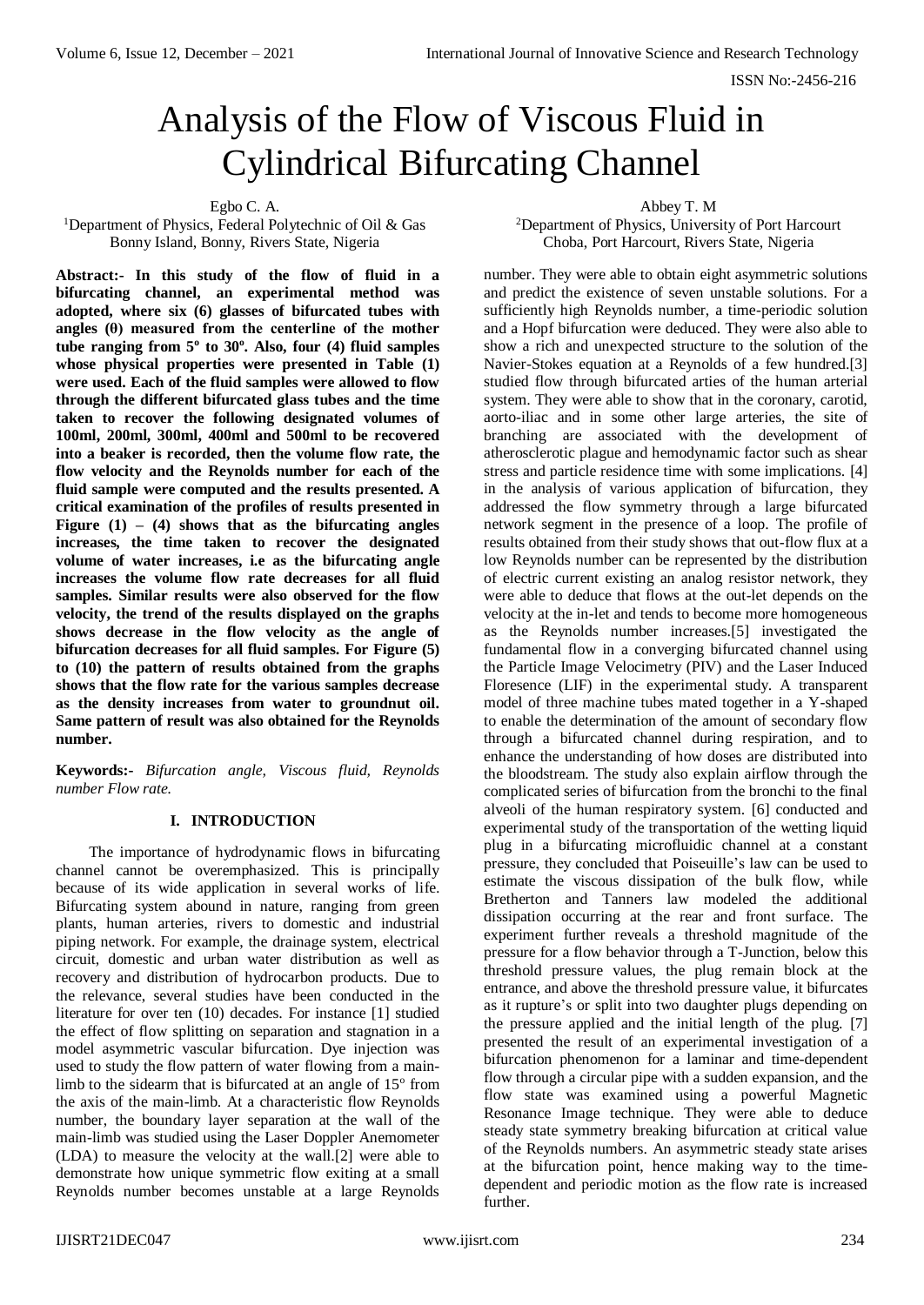## ISSN No:-2456-216

## **II. MATERIALS**

Four different types of fluid namely vegetable/peanut oil, crude oil, diesel and water (H2O) in the experimental analysis. The viscosity and room temperature of the fluid samples are as follows

| Fluid            | Density $\rho$ | Viscosity $\mu$ | SG (kg/cu.m) |
|------------------|----------------|-----------------|--------------|
| Sample           | $(kg/m^3)$     | (cP)            |              |
|                  |                |                 |              |
| Water            | 997.00         | 1.00            | 1000.00      |
| Diesel           | 894.33         | 0.89            | 885.00       |
| Crude oil        | 920.00         | 3.28            | 847.00       |
| Vegetable<br>oil | 919.70         | 34.6            | 0.92         |

Table 1: Some physical properties of the fluid samples

The above stated fluid samples were selected as a representative sample of various groups or categories. Here diesel is refined hydrocarbon fluid, peanut oil is a representative of vegetable oil, crude oil is for unrefined fluid and water generally is a polar solvent.

# **III. DESIGN AND FABRICATION OF FLOW CHAMBERS**

The structural design of the chamber is shown in the figure 2. It consists of a reservoir and the bifurcating channel made of glass tube. The reservoir was constructed from a glass still pipe and the mechanical section of the engineering workshop at the University of Port Harcourt, while the bifurcating glass tube of various bifurcating angles  $(10^{\circ}, 20^{\circ},$  $30^\circ$ ,  $40^\circ$ ,  $50^\circ$  and  $60^\circ$ ) were fabricated at the glass section of the same university workshop.

## *A. Eperimental setup*

- Beakers (500ml) two
- Peanut oil (8litres)
- Crude oil (8litres)
- Diesel fuel (8litres)
- Water (8litres)

The reservoir is kept at a height of about 4ft from the surface of the ground, with the mother tube connected to the tap valve of the reservoir and the bifurcated ends of the tube decline at an angle were its is kept at a height of about 2ft above the surface of the ground. The two daughter channels of the bifurcated tube are then connected to the beakers for the recovery of the fluid samples.

## *A. Eperimental Procedure*

The experimental process begins by loading the reservoir with a fluid sample while the tap valve is closed, in this experiment we started with water. While the valve remained closed the beakers are positioned at the recovering end of the two bifurcated channels glass tubes. The timing of the experiment begins as soon as the tap valve is opened to the extreme, and stops when the designated volume of the fluid sample is recovered, for the first cycle a volume of 100ml is required to be collected. The process is repeated for the recovery of 200ml, 300ml, 400ml and 500ml for the water sample. And the entire experimental procedure is expected to be repeated for Diesel, Peanut oil and Crude oil their respective timing recorded and the average computed.

## **IV. RESULTS AND DISCUSSIONS**

#### *A. Water Sample*

The flow of some selected fluid samples with characteristic properties of density, viscosity and specific gravity through various angles of bifurcated cylindrical glass channel, were studied under a constant temperature and pressure condition. Using some realistic values of these selected fluid properties, with the following angles of bifurcated cylindrical glass channels of 10°, 20°, 30°, 40°, 50° and 60°. the result presented in Fig. 2 for water sample shows a linear increase in Time (*T*) as the Volume (*V*) of water recovered increases from 100ml, to 200ml, 300ml, 400ml and a slight decrease in the gradient of the trend from 400ml to 500 $m$ l for the cylindrical bifurcated angle of  $10^{\circ}$ . For the bifurcation angle of  $20^{\circ}$ , a linear increase in Time is seen from 100ml to 400ml and a slight increase in the gradient from 400ml to 500ml. the profile of results obtained for the water sample reveals that for small angles of bifurcation, as the volume of water in the reservoir decreases, the flow pressure at the outlet decreases which corresponds to the change in the gradient observed at the trend for higher recovery volumes of 400ml and 500ml. while for higher angles of bifurcation, pressure gradient in the flow due to the change in the volume of water in the reservoir does not show any change in the Time even for low flow pressure and high recovery volume. The closeness of the trends for this profile of result shows that there is not much effect of bifurcation on this fluid sample.



Fig. 1: The dependence of Volume of fluid samples upon time

## *B. Groundnut Oil Sample*

The effect observed for peanut oil in Fig. 3, shows an overlapping trend for 10°, 20°, and 30° angles of bifurcation as recovery volume increases from 100ml to 400ml, and a sudden increase in the gradient of the trend from 400ml to 500ml for 20° angle of bifurcation. And increase can be seen in the spacing in the trends and the gradients of each of the trends from 300ml to 500 ml for 40° and 50°, from 200ml to 400ml, and from 400ml to 500ml for 60° angles of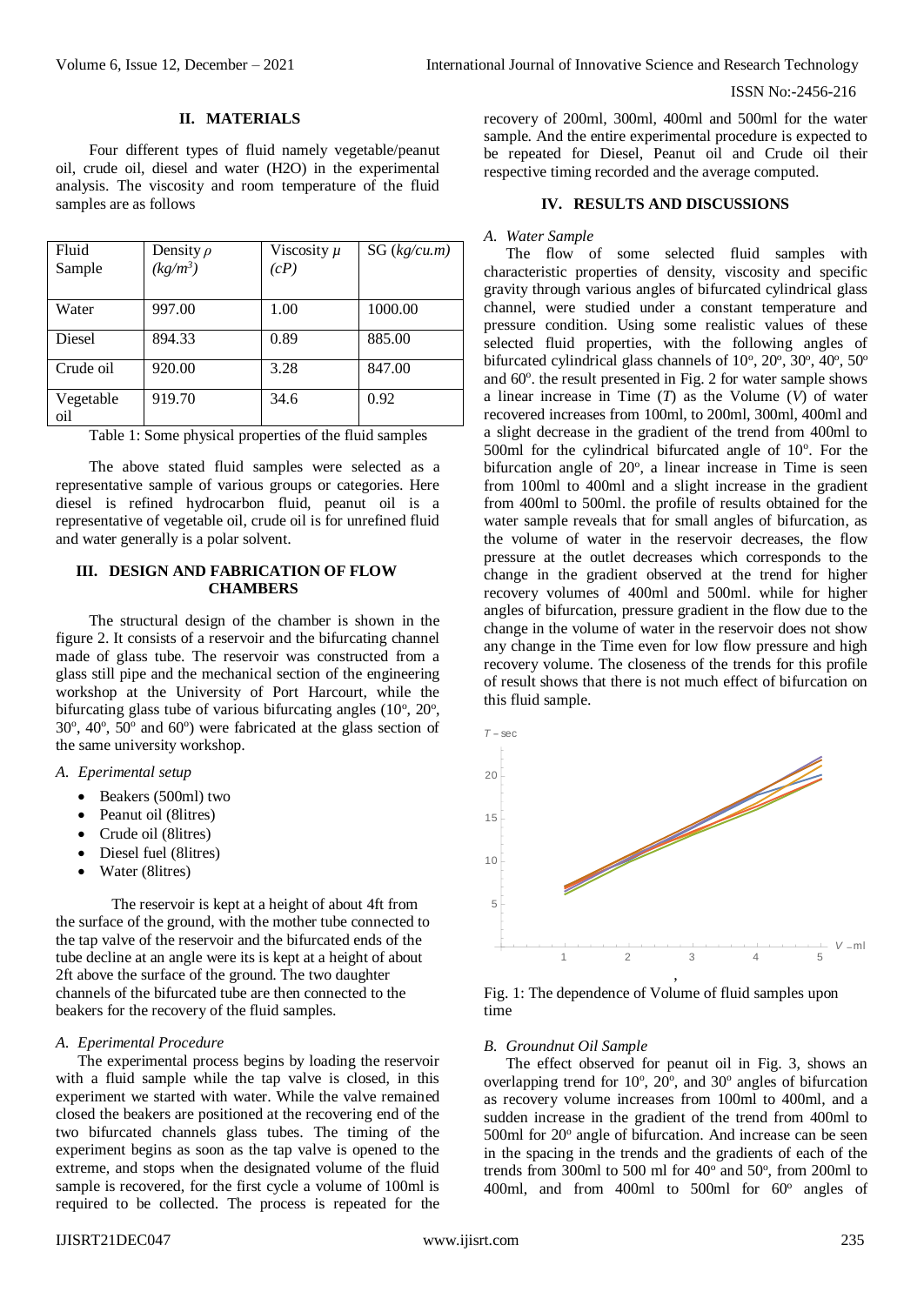ISSN No:-2456-216

bifurcation. The profile of result obtained for this fluid samples shows that the pressure gradient due to the change in the volume of this fluid sample in the reservoir does not affect the flow rate at  $10^{\circ}$ ,  $20^{\circ}$  and  $30^{\circ}$  angles of bifurcation, but shows significant effect for  $40^\circ$ ,  $50^\circ$  and  $60^\circ$  angles of bifurcation. The spacing of the trends for the higher angles reveal that the effect bifurcation is more significant for higher angles of bifurcation.



Fig. 2: The dependence of Volume of fluid samples upon time

#### *C. Crude Oil Sample*

Crude oil shows in Fig. 4, a linear increase in time as the volume of fluid to be recovered increases. The profile also shows an increase in gradient of the time taken as the pressure of the flow begins to drop due the change in the volume of the fluid sample in the reservoir for designated recovery volume of 300ml, 400ml and 500ml for higher angles of bifurcation.



#### *D. Diesel Sample*

For realistic values of the properties of diesel, the profile of result of Fig. 5, shows a linear increase in the time as the designated volume decreases as the angle of bifurcation increase for this fluid sample, which implies that as the pressure of the flow decreases due to the decrease in volume of the fluid, the flow rate also decrease as the bifurcating angle increases for this fluid sample.



*E. Profile of the flow rate of the selected fluid sample through an angle of bifurcation* 

The profile of results presented in the figures [5, 6, 7, 8, 9, 10] which compares the flow time through the various angle of bifurcation for each of the fluid samples. The result shows that as the density of the selected fluid samples increase from water, diesel, crude oil and peanut, the time taken to recover the designated volume of the selected fluid sample also increases for 10°, 20°, 30° and 40° angles of bifurcation.



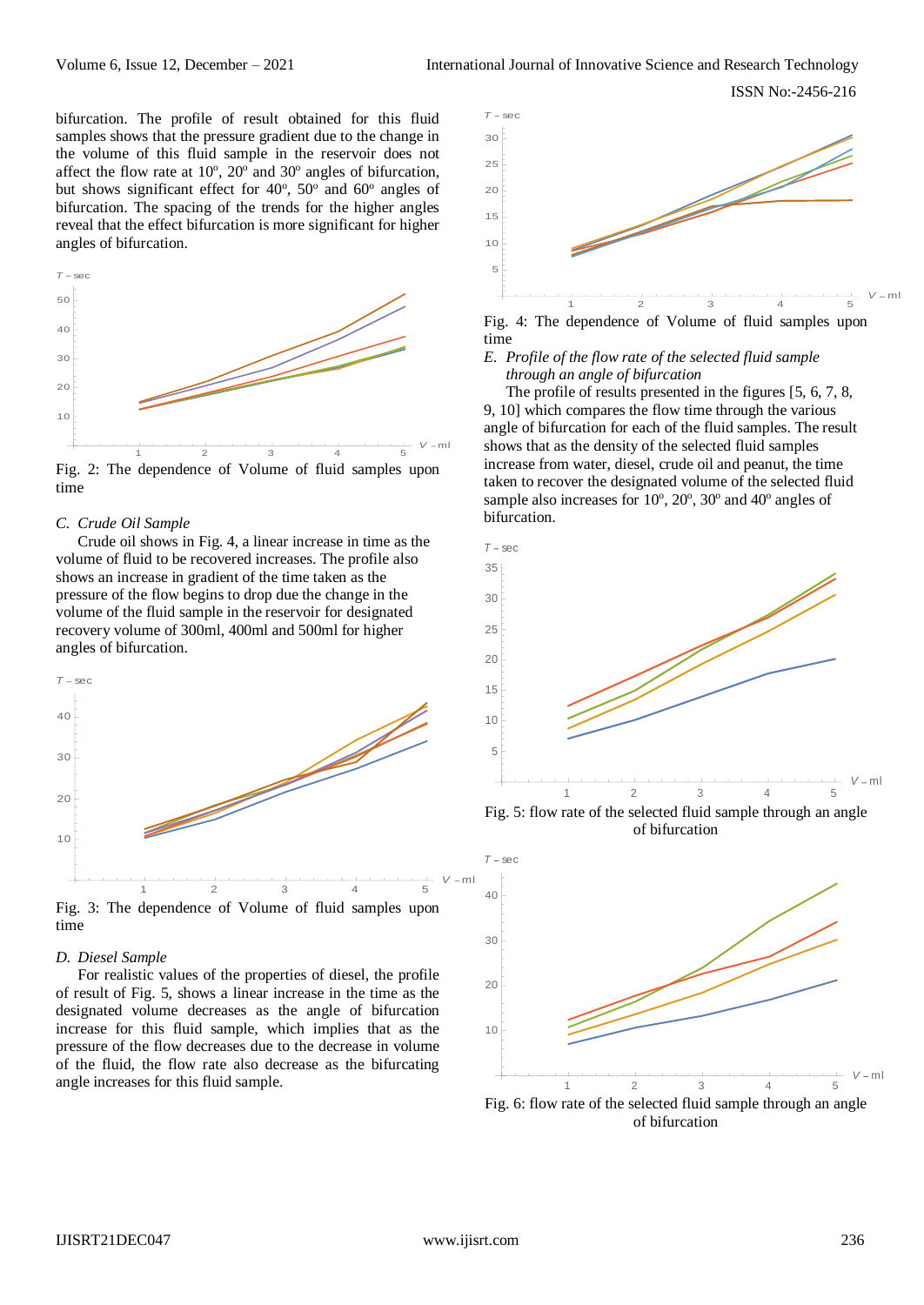Volume 6, Issue 12, December – 2021 International Journal of Innovative Science and Research Technology

ISSN No:-2456-216



Fig 7: flow rate of the selected fluid sample through an angle of bifurcation



Fig 8: flow rate of the selected fluid sample through an angle of bifurcation







#### **V. CONCLUSION**

The angles of bifurcation reduce the flow rate of the fluid samples flowing through it, thereby making the fluid samples to attain quickly a lamina flow state.

## **VI. ACKNOWLEDGMENT**

I thank Mr Minaibim E. Abbey and Mr Udeagu Benjamin for their assistance in setting up the experimental apparatus and throughout the data collection process, and the entire University of Port Harcourt.

#### **REFERENCES**

- [1.] Almeida M. P., Andrade J. S., Buldyrev S. V., Cavalcante F. S., Stanley H. E and Suki B. (1999), Fluid flow through a ramified structure, physical review vol. 6, 1-9
- [2.] Bestman A. R (1991), global model of biomechanics of green plant, international journal of energy research, vol. 16, 677
- [3.] Bolla M. P, Repetto R, and Tubino M. (2003), channel bifurcation in braided rivers: equilibrium configuration and stability, water source research, vol.  $39, 1 - 13$
- [4.] Blyth M. G and Mestel A. J (1999), steady flow in a dividing pipe, journal of fluid mechanics, vol. 401,39 – 43.
- [5.] Cedric P. O, Charles N. B, Emmanuel L (2006), transport of wetting liquid plugs in bifurcating microfluidis channel, Science Direct, vol. 308,231-238.
- [6.] Edyta M. G. (2014), Dichotomous branching: the plant form and integrity upon the epical meristem bifurcation, frontiers in plant science, vol. 5, 1-7
- [7.] Farnoush, Aviolo A, and Qian Y (2013), effect of bifurcation and configuration and ratio of daughter diameter on hemodynamics of bifurcation aneurysms, AJNR Am journal neuradiol, vol. 34,391-396
- [8.] Fresconi F. E, Wexler A. S, and Prasad A. K. (2003), expiration flow in a symmetrical bifurcation, experiment in fluid dynamics, 493 – 509
- [9.] Giddens D. P, Tongdar D, tang and Francis L (1995), fluid mechanics of arterial bifurcation, biological flow,  $51 - 68.$
- [10.] Guanrong C. (2000), bifurcation control: theories, methods and applications, International Journal of Bifurcation and Chaos, vol. 10, 511 – 548.
- [11.] Ian J. S, Philip G. D (1986), bifurcation of two dimensional channel flow, journal of fluid mechanics, vol. 171, 263 – 287.
- [12.] Laust T, Soren B, and Morten B (2006), streamline pattern and their bifurcation near a wall with navier slip boundary condition, physics of fluid mechanics, vol. 18, 1-8.
- [13.] Legerfo F. W, Crawshaw H. M, Nowak N, (1981), effect of flow split on separation and stagnationin a model vascular bifurcation, Journal of American Heart Association.
- [14.] Mullin T, Seddon J. R. T, Mantle M. D. and Sederman A. J (2009), bifurcation phenomenon in flow through a sudden expansion in a circular pipe, physics of fluids, vol.  $21, 1 - 6$